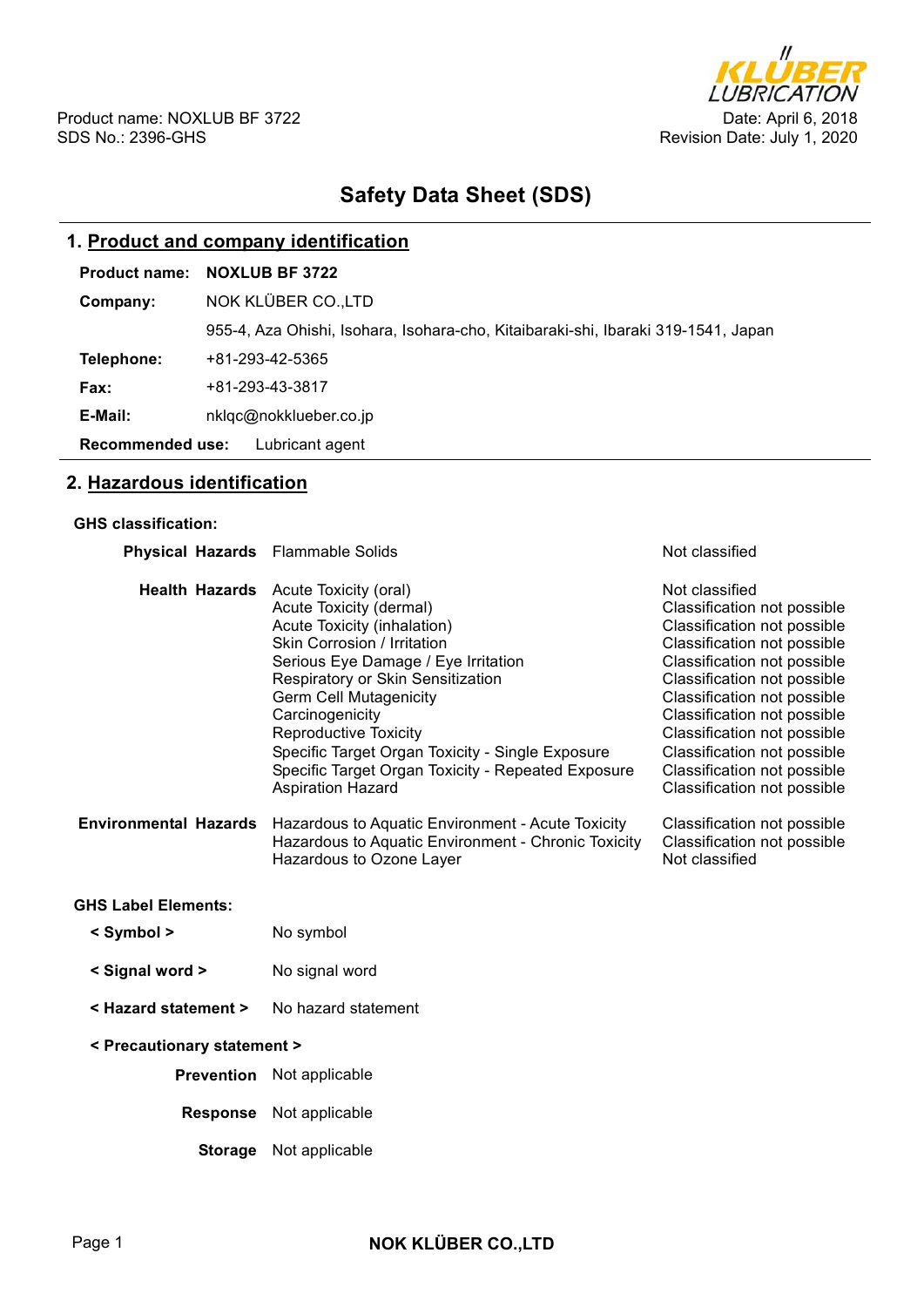

## **Disposal** Not applicable

**Other information:**  $>280^{\circ}$ C traces of fluorinated products

Some materials (e.g. titanium, aluminum or alloys of these materials) may cause lower decomposition temperatures.

Prolonged skin contact may cause skin irritation and/or dermatitis.

# **3. Composition/information on ingredients**

#### **Chemical names and synonyms:** Fluorinated lubricating grease

| <b>CAS No.</b> | <b>Components</b>       | <b>Value</b>             |
|----------------|-------------------------|--------------------------|
| Trade secrets  | Perfluoropolyether      | $\overline{\phantom{0}}$ |
| 9002-84-0      | Polytetrafluoroethylene | $\overline{\phantom{0}}$ |
| Trade secrets  | Additives               | $\overline{\phantom{0}}$ |
|                |                         |                          |
|                |                         |                          |

# **4. First aid measures**

#### **After inhalation**

Remove victim to fresh air. If symptoms persist, call a physician.

#### **After contact with skin**

Wash off with mild cleaners and plenty of water. If symptoms persist, call a physician.

#### **After contact with eyes**

Rinse with plenty of water. If symptoms persist, call a physician.

#### **After ingestion**

If large amounts are swallowed, do not induce vomiting. Obtain medical attention.

### **5. Fire-fighting measures**

#### **Suitable extinguishing media**

The product itself does not burn. Use extinguishing measures that are appropriate to local circumstances and the surrounding environment.

#### **Special hazards**

In case of fire the following can be released: traces of fluorinated products

### **Special protective equipment for firefighters**

Standard procedure for chemical fires.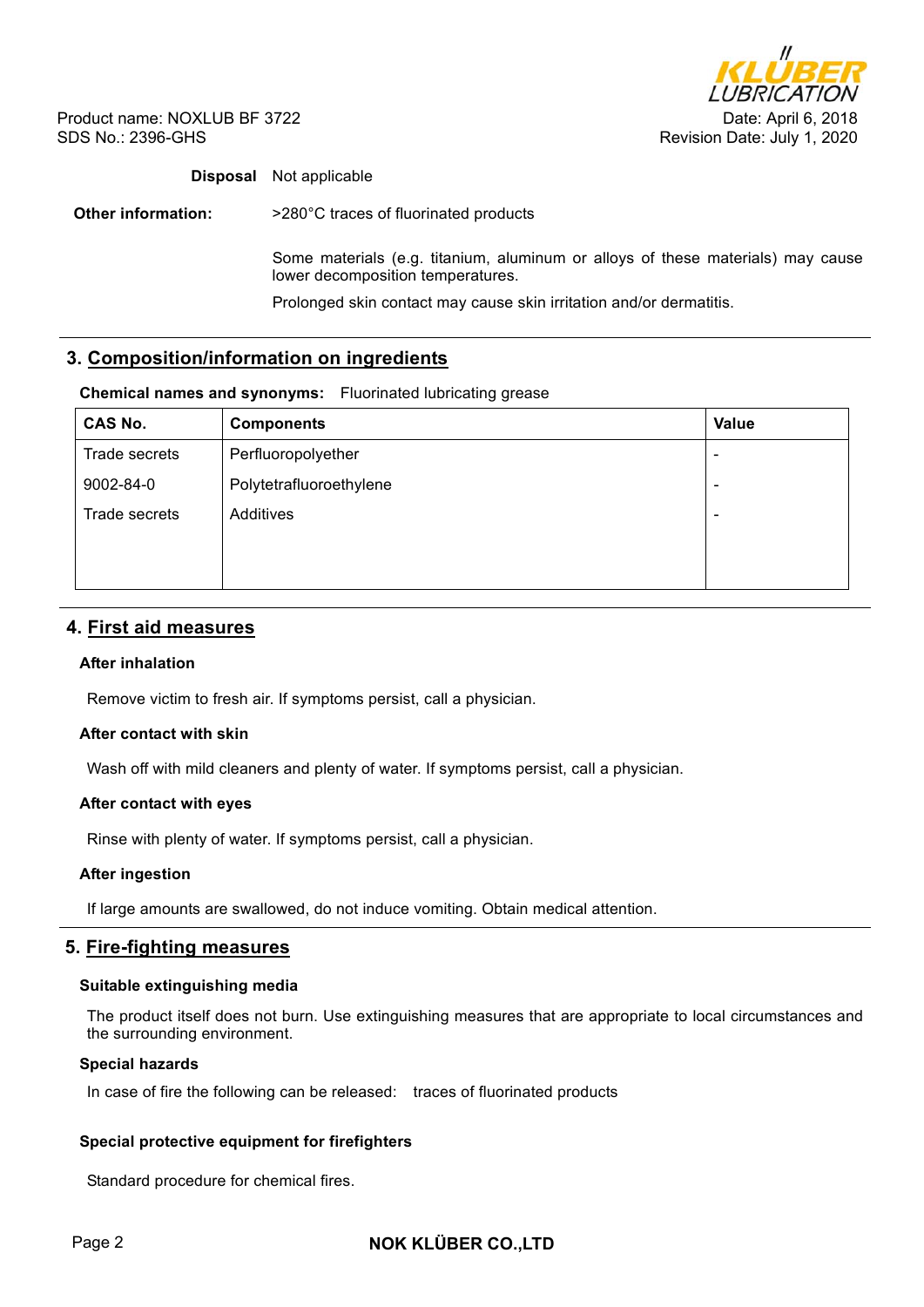

### **Additional information**

Water mist may be used to cool closed containers. In the event of the fire and/or explosion do not breathe fumes.

## **6. Accidental release measures**

#### **Personal precautions**

Not required

### **Environmental precautions**

Do not flush into surface water or sanitary sewer system.

### **Methods for cleaning up/taking up**

Use mechanical handling equipment. Dispose of absorbed material in accordance with the regulations.

# **7. Handling and storage**

### **Handling**

### **Advice on safe handling**

No special handling advice required.

### **Advice on protection against fire and explosion**

No special precautions required.

#### **Storage**

#### **Requirements on storage conditions**

Store at room temperature in the original container.

### **Incompatible materials**

Do not store together with food.

# **8. Exposure controls/personal protection**

#### **Additional advice on system design**

not applicable

#### **Ingredients and specific control parameters**

None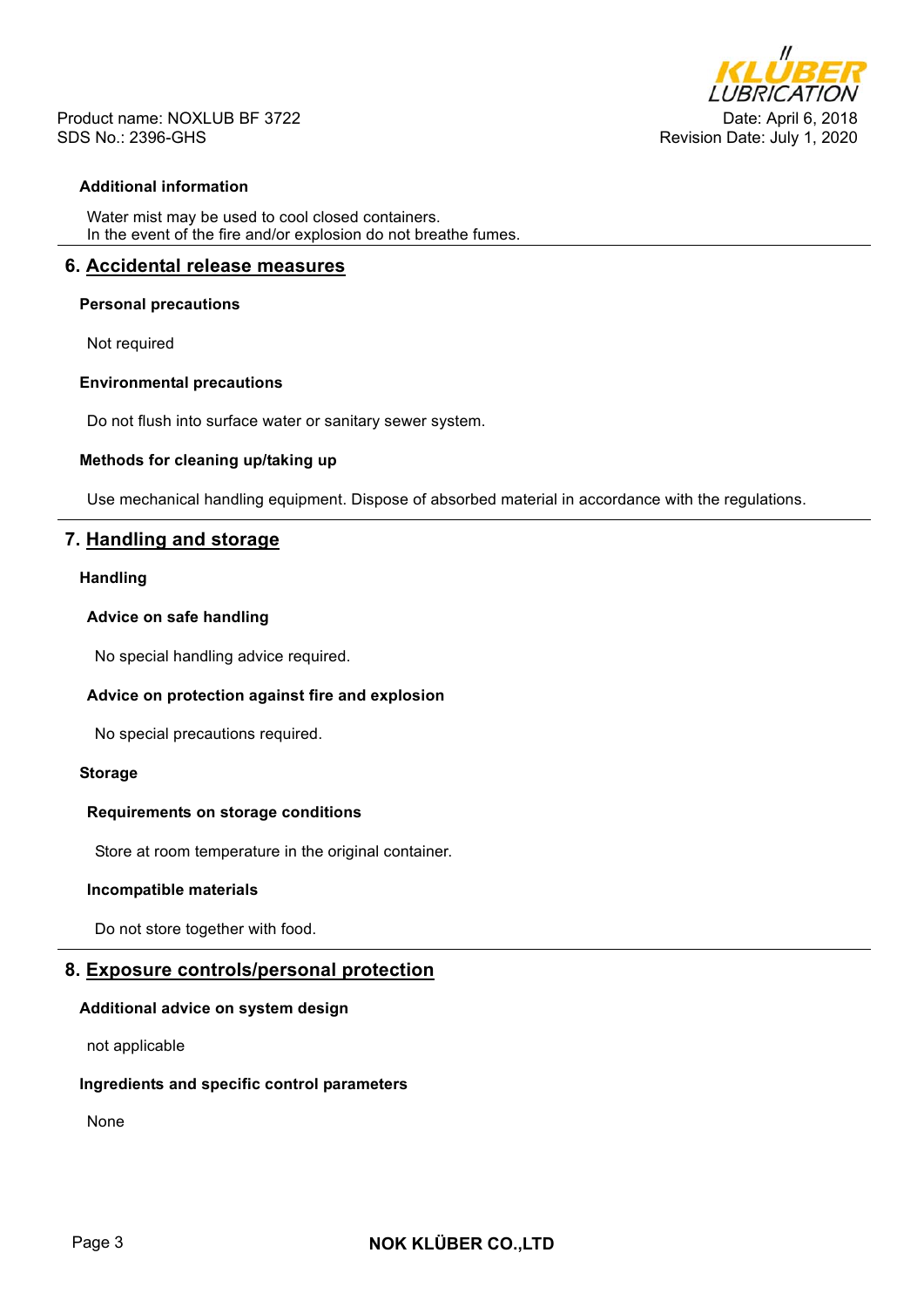

### **Personal protective equipment**

### **Respiratory protection**

No special protective equipment required.

### **Hand protection**

Wear chemical-resistant gloves.

### **Eye protection**

Wear safety glasses. Do not wear contact lenses when working with chemicals.

### **Body protection**

Wear clean, body-covering clothing to minimize dermal exposure.

### **General protection and hygiene measures**

Avoid prolonged and/or repeated contact with skin. Remove soiled or soaked clothing immediately. Clean skin thoroughly after work; apply skin cream. Keep away from tobacco products.

# **9. Physical and chemical properties**

| Form:                         | paste                                             |    |
|-------------------------------|---------------------------------------------------|----|
| Color:                        | white                                             |    |
| Odor:                         | none                                              |    |
| Density:                      | approx. $1.99$ g/cm <sup>3</sup> ,20 $^{\circ}$ C |    |
| pH:                           | not available                                     |    |
| <b>Change in condition:</b>   | not available                                     |    |
| <b>Boiling point:</b>         | not available                                     |    |
| Flash point:                  | none                                              | °C |
| Ignition temperature:         | not applicable                                    | °C |
| Lower explosion limit:        | not applicable                                    |    |
| <b>Upper explosion limit:</b> | not applicable                                    |    |
| Vapor pressure:               | not applicable                                    |    |
| Vapor density:                | not available                                     |    |
| <b>Water solubility:</b>      | insoluble                                         |    |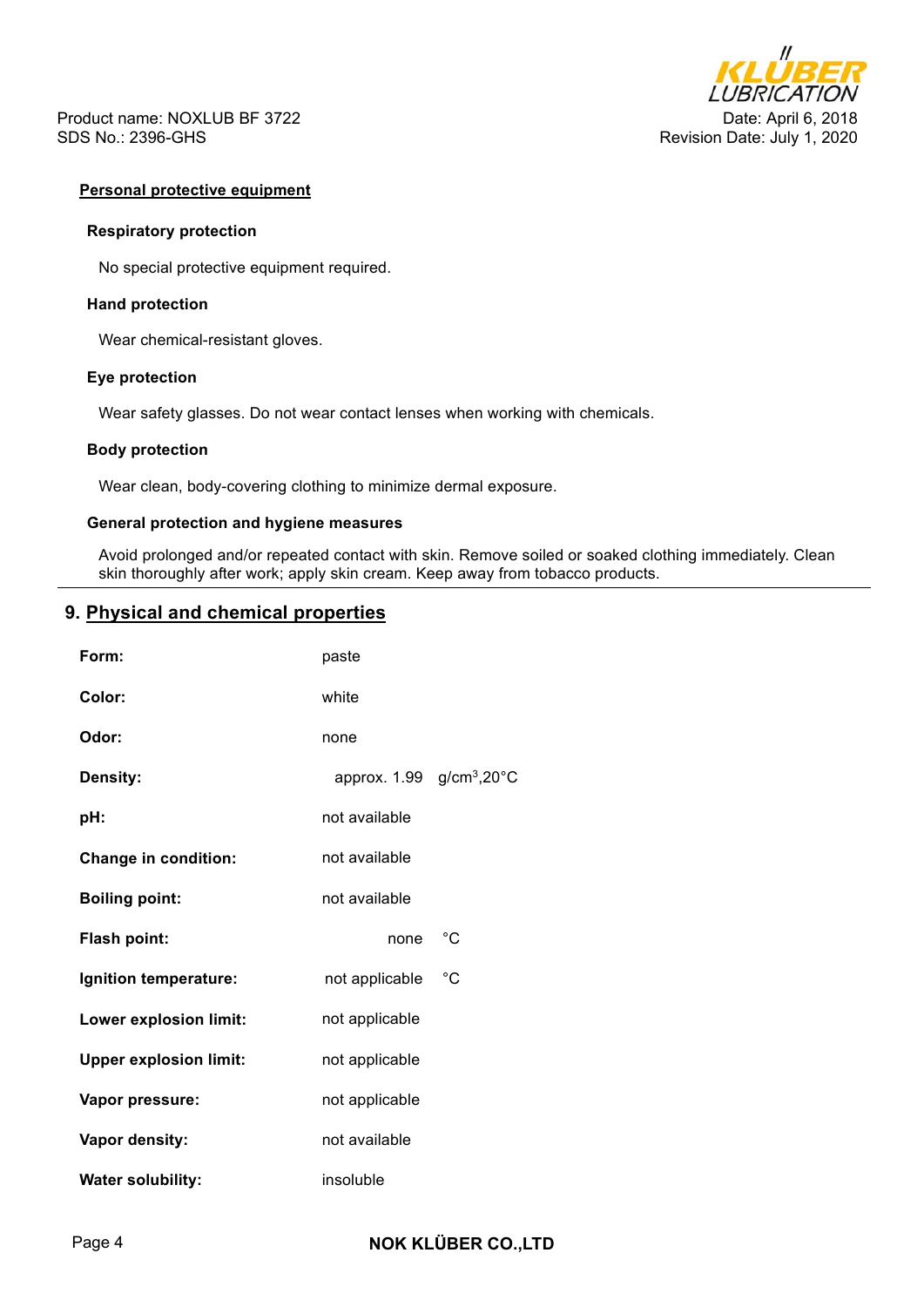

**Partition coefficient (n-octanol/water):** not available **Decomposition temperature:** not available

# **10. Stability and reactivity**

### **Stability**

Stable

**Conditions to avoid** 

None

### **Materials to avoid**

Strong bases, alkali metals, alkaline earth metals, Lewis acids

### **Hazardous decomposition products**

>280°C traces of fluorinated products

### **Additional information**

None

# **11. Toxicological information**

The toxicological data has been taken from products of similar composition.

| <b>Acute toxicity:</b>                 | No information                                                      |  |  |  |
|----------------------------------------|---------------------------------------------------------------------|--|--|--|
| <b>Skin Corrosion / Irritation:</b>    | Prolonged skin contact may cause skin irritation and/or dermatitis. |  |  |  |
| Eye Damage / Irritation:               | No information                                                      |  |  |  |
| <b>Sensitization:</b>                  | No information                                                      |  |  |  |
| <b>Germ Cell Mutagenicity:</b>         | No information                                                      |  |  |  |
| <b>Carcinogenicity:</b>                | No information                                                      |  |  |  |
| <b>Reproductive Toxicity:</b>          | No information                                                      |  |  |  |
| <b>Specific Target Organ Toxicity:</b> |                                                                     |  |  |  |
| Single Exposure No information         |                                                                     |  |  |  |
| Repeated Exposure No information       |                                                                     |  |  |  |
| <b>Aspiration Hazard:</b>              | No information                                                      |  |  |  |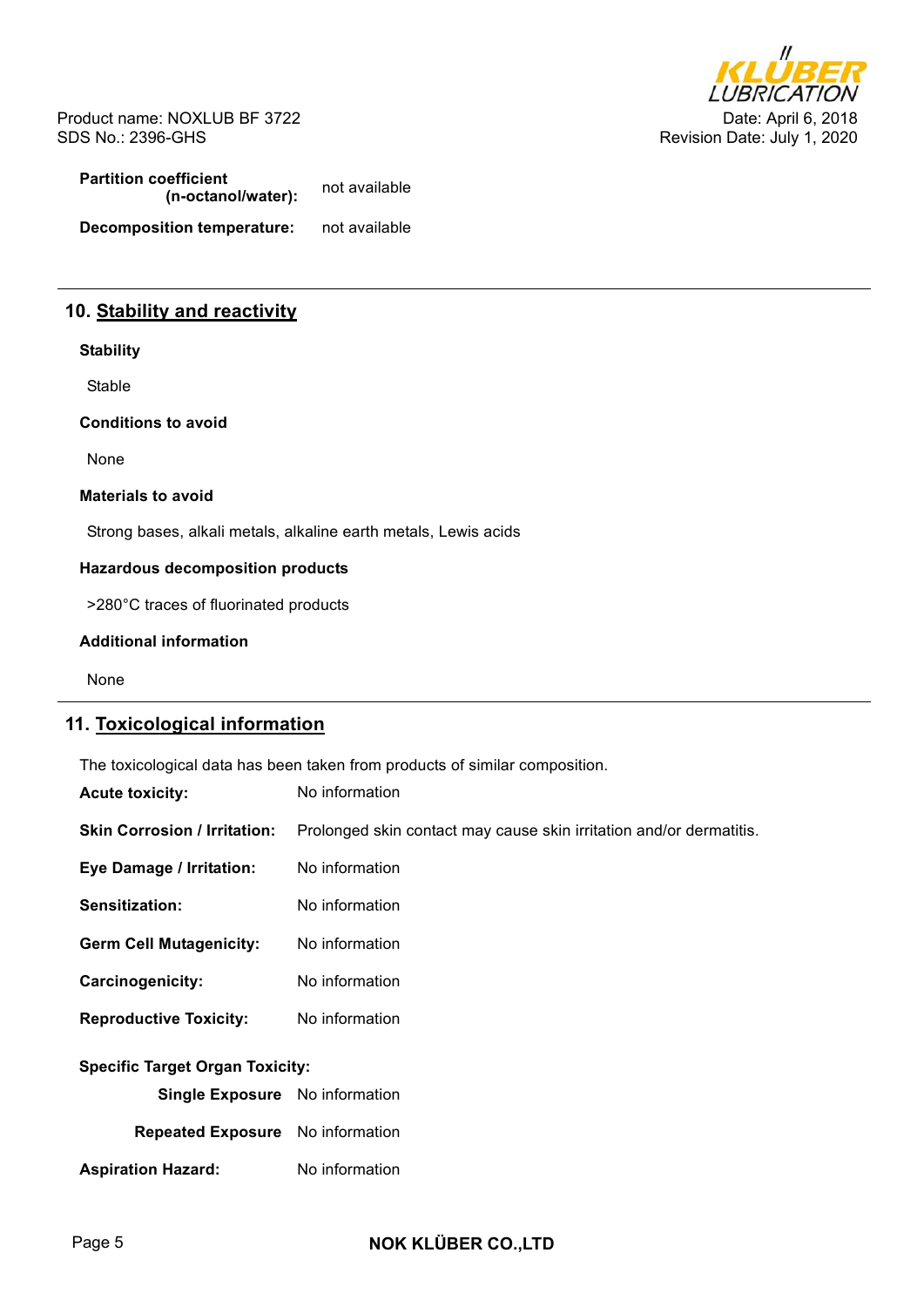

# **12. Ecological information**

### **Information on elimination (persistence and degradability)**

Product is insoluble in water. May be separated out mechanically in purification plants.

### **Behavior in environmental compartments**

Ecological injuries are not known or expected under normal use.

# **Ecotoxic effects**

Aquatic toxicity is unlikely due to low solubility.

#### **Additional information**

Should not be released into the environment.

# **13. Disposal considerations**

This product can be incinerated when in compliance with local, state and federal regulations. This product contains halogen.

Offer rinsed packaging material to local recycling facilities.

# **14. Transport information**

#### **UN number:**

| <b>IATA</b> | not applicable |
|-------------|----------------|
|-------------|----------------|

**IMDG** not applicable

#### **UN shipping name:**

- **IATA** not applicable
- **IMDG** not applicable

### **UN class:**

- **IATA** not applicable
- **IMDG** not applicable

## **Packing group:**

- **IATA** not applicable
- **IMDG** not applicable
- **ERG No:** not applicable